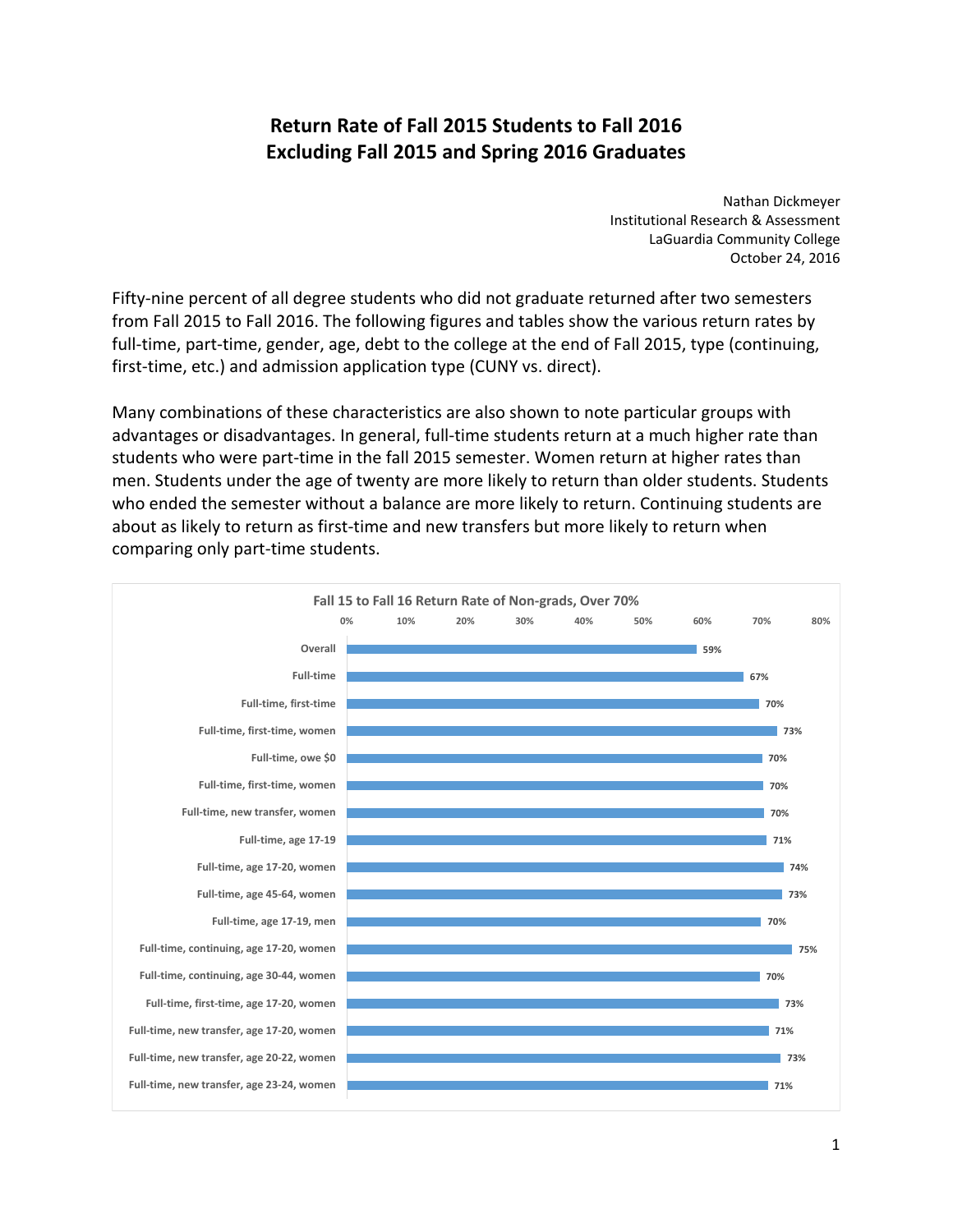# **Figure 1**

 Figure 1 shows the more successful groups. Figure 2 shows the major categories of those groups with return rates below 50%. Figure 3 shows more precise groupings with return rates below 50%.



#### **Figure 2**

 Some of the categories may be a result of internal distributions. Nevertheless, men were as likely to be part‐time as women. Men were as likely to owe \$0 as women. Men were a little more likely to be age 30 to 44 and a little less likely to be 20 to 22. Direct admits were older, in general, than CUNY admits.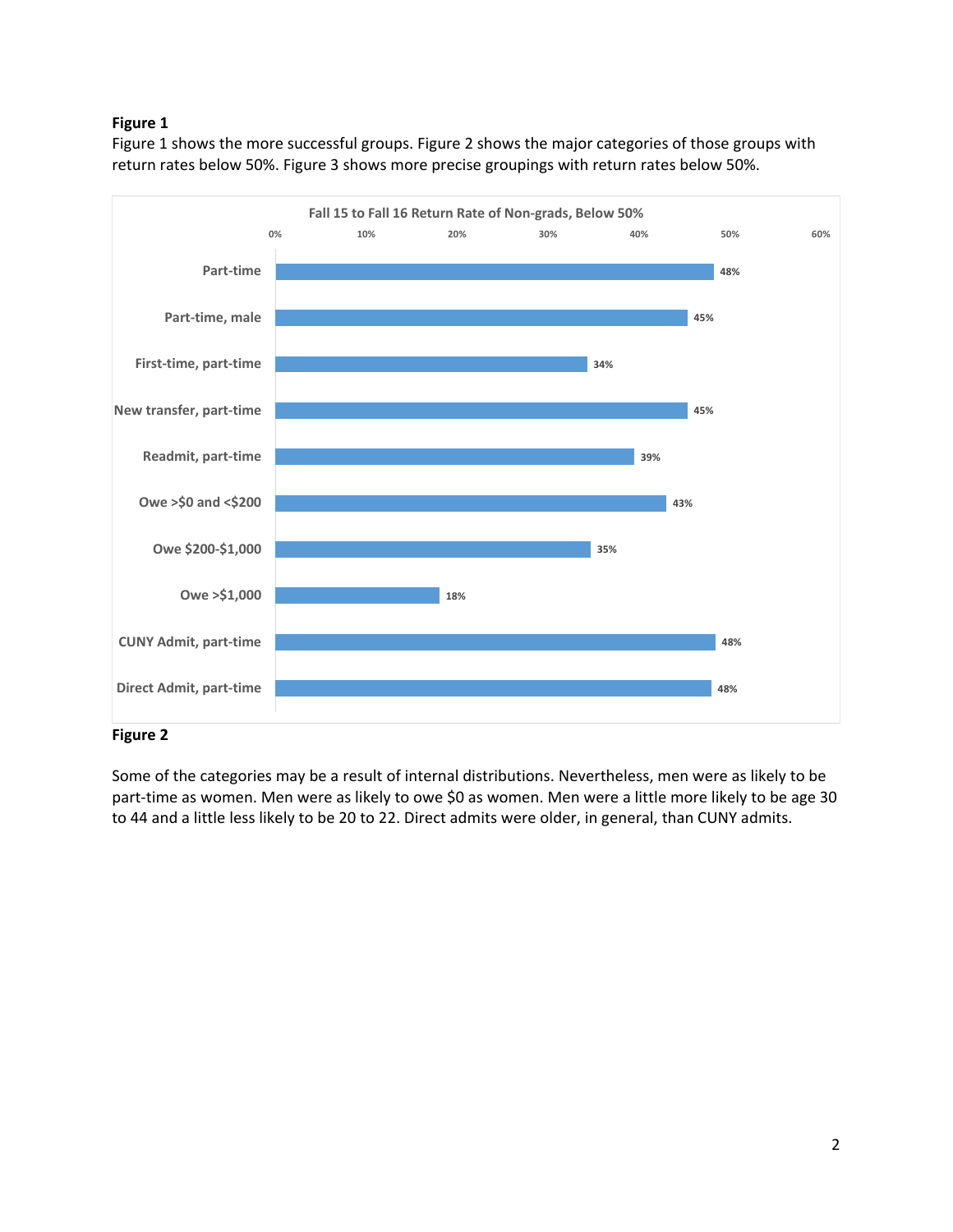

#### **Figure 3**

#### **Tables by Major Category**

|                    | Part-time | Full-time | Overall |
|--------------------|-----------|-----------|---------|
| No                 | 2,758     | 2,393     | 5,151   |
| Yes.               | 2,569     | 4,848     | 7,417   |
| Total              | 5,327     | 7,241     | 12,568  |
| <b>Return Rate</b> |           |           |         |
| of Non-grads       | 48%       | 67%       | 59%     |

#### **Table 1**

|                |                       |       | New      |         |
|----------------|-----------------------|-------|----------|---------|
|                | Continuing First time |       | Transfer | Readmit |
| No             | 3,175                 | 1,102 | 511      | 363     |
| Yes            | 4,657                 | 1,683 | 772      | 304     |
| Total          | 7,832                 | 2,785 | 1,283    | 667     |
| Return Rate of |                       |       |          |         |
| Non-grads      | 59%                   | 60%   | 60%      | 46%     |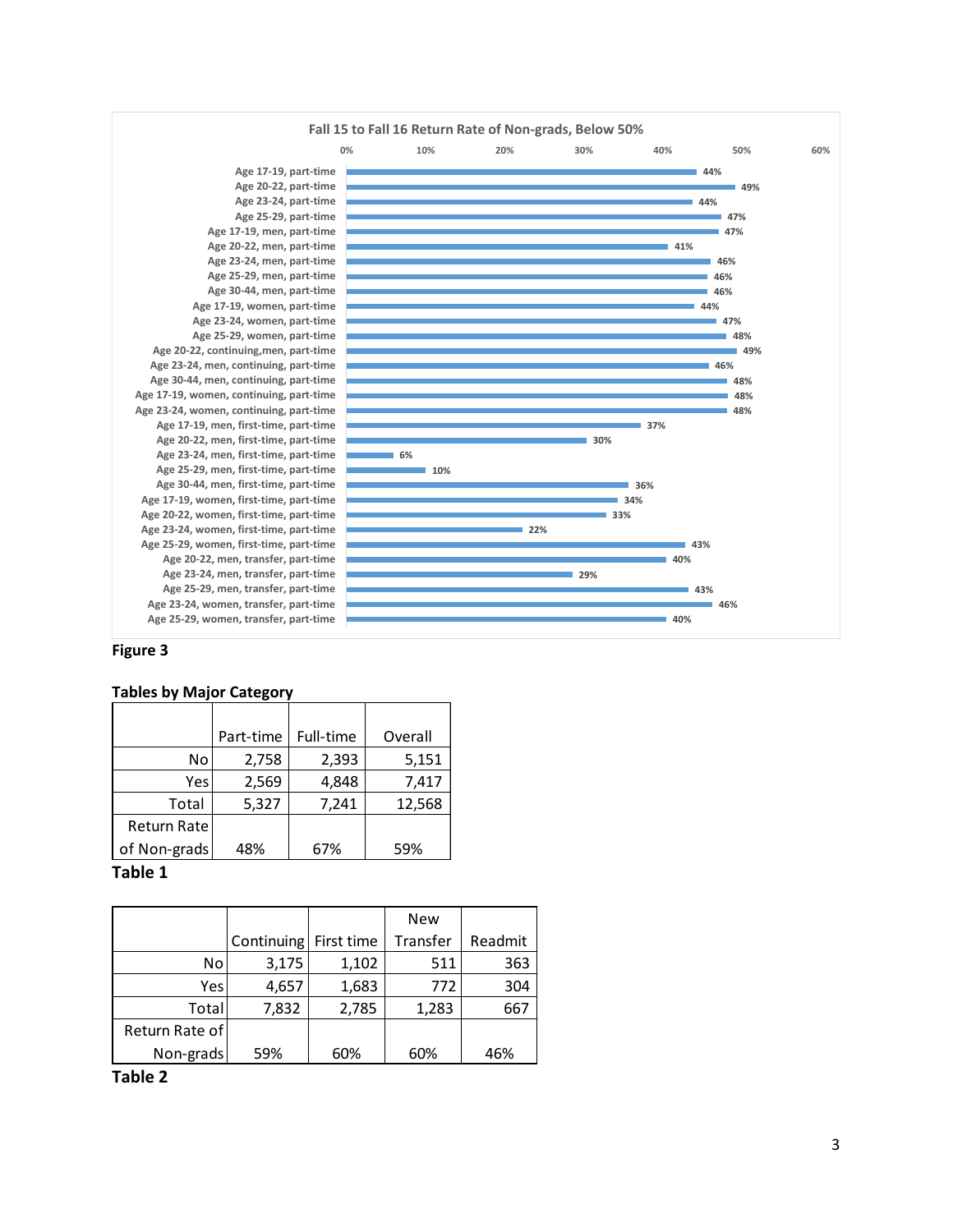|                | Women | Men   |
|----------------|-------|-------|
| No             | 2,784 | 2,348 |
| Yes            | 4,330 | 3,059 |
| Total          | 7,114 | 5,407 |
| Return Rate of |       |       |
| Non-grads      | 61%   | 57%   |

|                | <17  | 17-19 | $20 - 22$ | $23 - 24$ | $25 - 29$ | $30 - 44$ | 45-64 | $65+$ |
|----------------|------|-------|-----------|-----------|-----------|-----------|-------|-------|
| No             |      | 1,174 | 1,585     | 745       | 896       | 627       | 119   |       |
| Yes            |      | 2,072 | 2,186     | 846       | 1,177     | 961       | 164   | 6     |
| Total          |      | 3,246 | 3,771     | 1,591     | 2,073     | 1,588     | 283   | 11    |
| Return Rate of |      |       |           |           |           |           |       |       |
| Non-grads      | 100% | 64%   | 58%       | 53%       | 57%       | 61%       | 58%   | 55%   |

#### **Table 4**

|                |          |           | \$200- |           |
|----------------|----------|-----------|--------|-----------|
|                | Owe $$0$ | $<$ \$200 | \$1000 | $$1,000+$ |
| No             | 3,871    | 143       | 412    | 725       |
| Yes            | 6,930    | 108       | 219    | 160       |
| Total          | 10,801   | 251       | 631    | 885       |
| Return Rate of |          |           |        |           |
| Non-grads      | 64%      | 43%       | 35%    | 18%       |

#### **Table 5**

|                | <b>CUNY</b> | Direct |
|----------------|-------------|--------|
|                | Admit       | Admit  |
| No             | 2,941       | 2,210  |
| Yes            | 4,439       | 2,978  |
| Total          | 7,380       | 5,188  |
| Return Rate of |             |        |
| Non-grads      | 60%         | 57%    |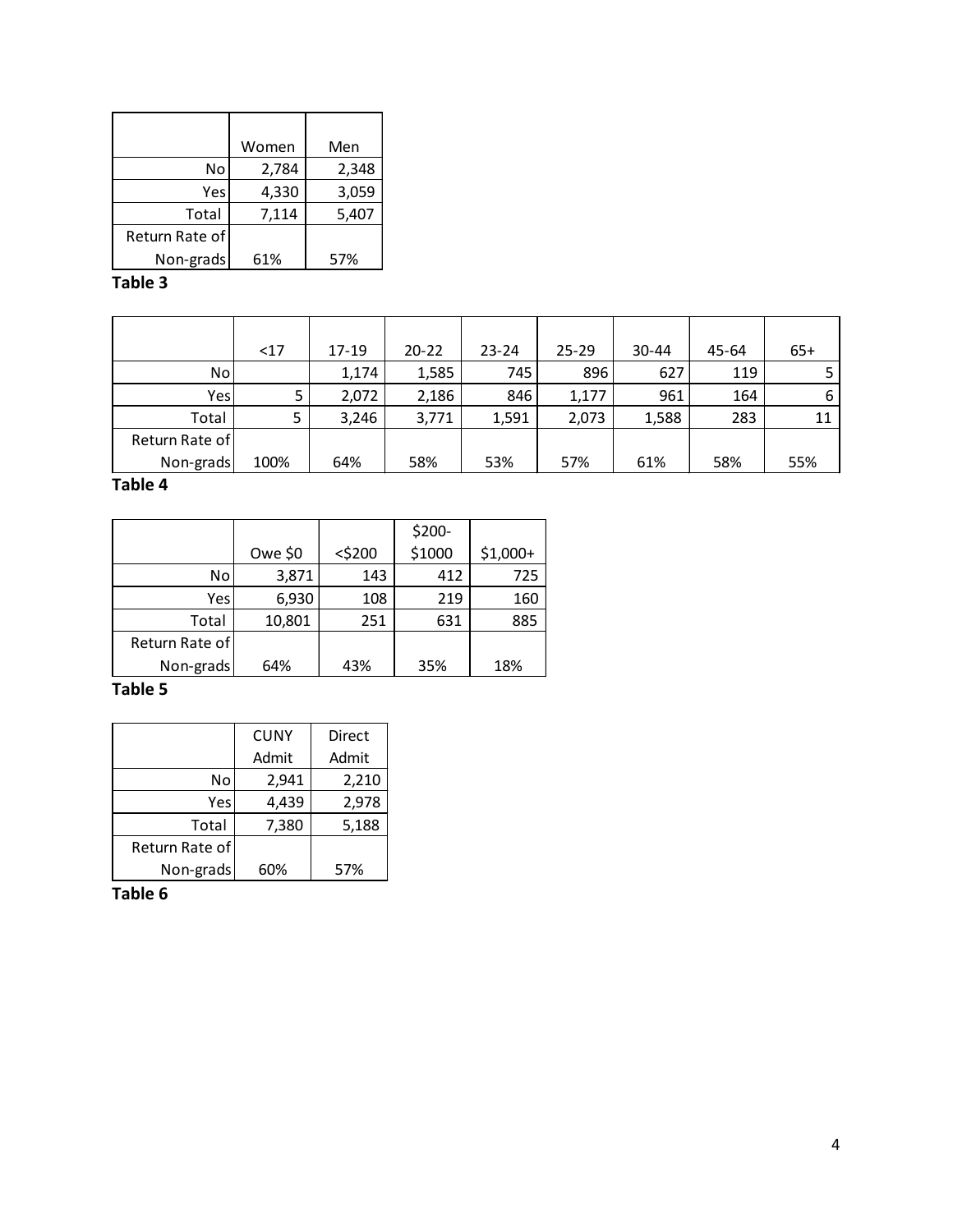# **Tables by Detailed Categories**

| Owe \$0      |           |           |
|--------------|-----------|-----------|
|              |           |           |
|              | Part-time | Full-time |
| No           | 1,909     | 1,962     |
| Yes          | 2,339     | 4,591     |
| Total        | 4,248     | 6,553     |
| Return Rate  |           |           |
| of Non-grads | 55%       | 70%       |

### **Table 7**

| Part-time      |            |            |            |         |
|----------------|------------|------------|------------|---------|
|                |            |            | <b>New</b> |         |
|                | Continuing | First time | Transfer   | Readmit |
| No.            | 1,851      | 387        | 264        | 256     |
| Yes            | 1,980      | 202        | 219        | 167     |
| Total          | 3,831      | 589        | 483        | 423     |
| Return Rate of |            |            |            |         |
| Non-grads      | 52%        | 34%        | 45%        | 39%     |

### **Table 8**

| Full-time      |            |            |            |         |
|----------------|------------|------------|------------|---------|
|                |            |            | <b>New</b> |         |
|                | Continuing | First time | Transfer   | Readmit |
| No             | 1,324      | 715        | 247        | 107     |
| Yes            | 2,677      | 1,481      | 553        | 137     |
| Total          | 4,001      | 2,196      | 800        | 244     |
| Return Rate of |            |            |            |         |
| Non-grads      | 67%        | 67%        | 69%        | 56%     |

#### **Table 9**

| Men            |                       |       |            |         |
|----------------|-----------------------|-------|------------|---------|
|                |                       |       | <b>New</b> |         |
|                | Continuing First time |       | Transfer   | Readmit |
| No             | 1,436                 | 524   | 210        | 178     |
| Yes            | 1,971                 | 677   | 301        | 110     |
| Total          | 3,407                 | 1,201 | 511        | 288     |
| Return Rate of |                       |       |            |         |
| Non-grads      | 58%                   | 56%   | 59%        | 38%     |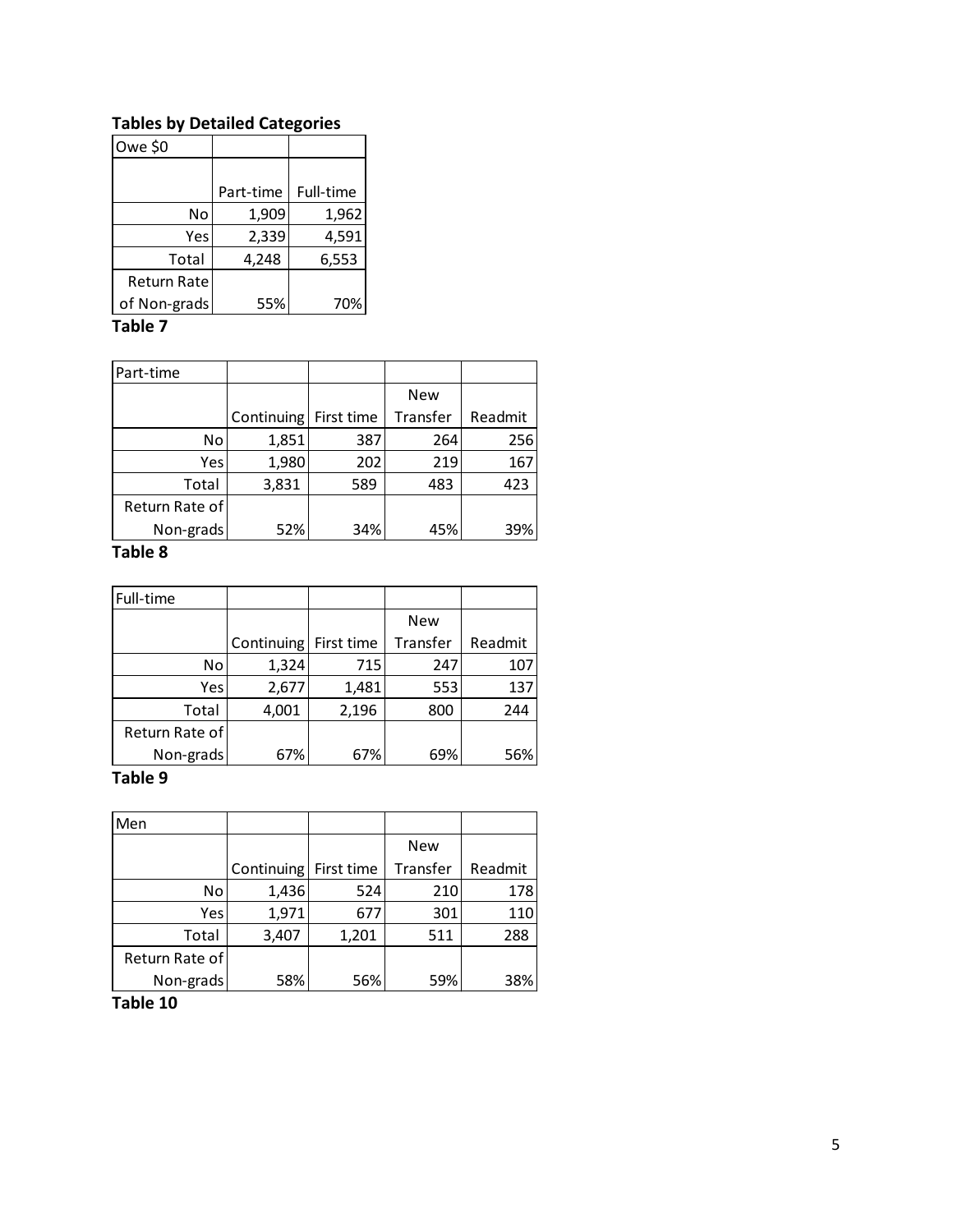| Women          |            |            |            |         |
|----------------|------------|------------|------------|---------|
|                |            |            | <b>New</b> |         |
|                | Continuing | First time | Transfer   | Readmit |
| No             | 1,727      | 573        | 299        | 185     |
| Yes            | 2,672      | 996        | 469        | 192     |
| Total          | 4,399      | 1,569      | 768        | 377     |
| Return Rate of |            |            |            |         |
| Non-grads      | 61%        | 63%        | 61%        | 51%     |

| Part-time Men  |                       |     |            |         |
|----------------|-----------------------|-----|------------|---------|
|                |                       |     | <b>New</b> |         |
|                | Continuing First time |     | Transfer   | Readmit |
| No             | 840                   | 187 | 99         | 118     |
| Yes            | 814                   | 88  | 70         | 60      |
| Total          | 1,654                 | 275 | 169        | 178     |
| Return Rate of |                       |     |            |         |
| Non-grads      | 49%                   | 32% | 41%        | 34%     |

#### **Table 12**

| Full-time Men  |            |            |            |         |
|----------------|------------|------------|------------|---------|
|                |            |            | <b>New</b> |         |
|                | Continuing | First time | Transfer   | Readmit |
| No             | 596        | 337        | 111        | 60      |
| Yes            | 1,157      | 589        | 231        | 50      |
| Total          | 1,753      | 926        | 342        | 110     |
| Return Rate of |            |            |            |         |
| Non-grads      | 66%        | 64%        | 68%        | 45%     |

# **Table 13**

| Part-time Women |                       |     |            |         |
|-----------------|-----------------------|-----|------------|---------|
|                 |                       |     | <b>New</b> |         |
|                 | Continuing First time |     | Transfer   | Readmit |
| No              | 1,007                 | 199 | 164        | 138     |
| Yesl            | 1,163                 | 113 | 148        | 106     |
| Total           | 2,170                 | 312 | 312        | 244     |
| Return Rate of  |                       |     |            |         |
| Non-grads       | 54%                   | 36% | 47%        | 43%     |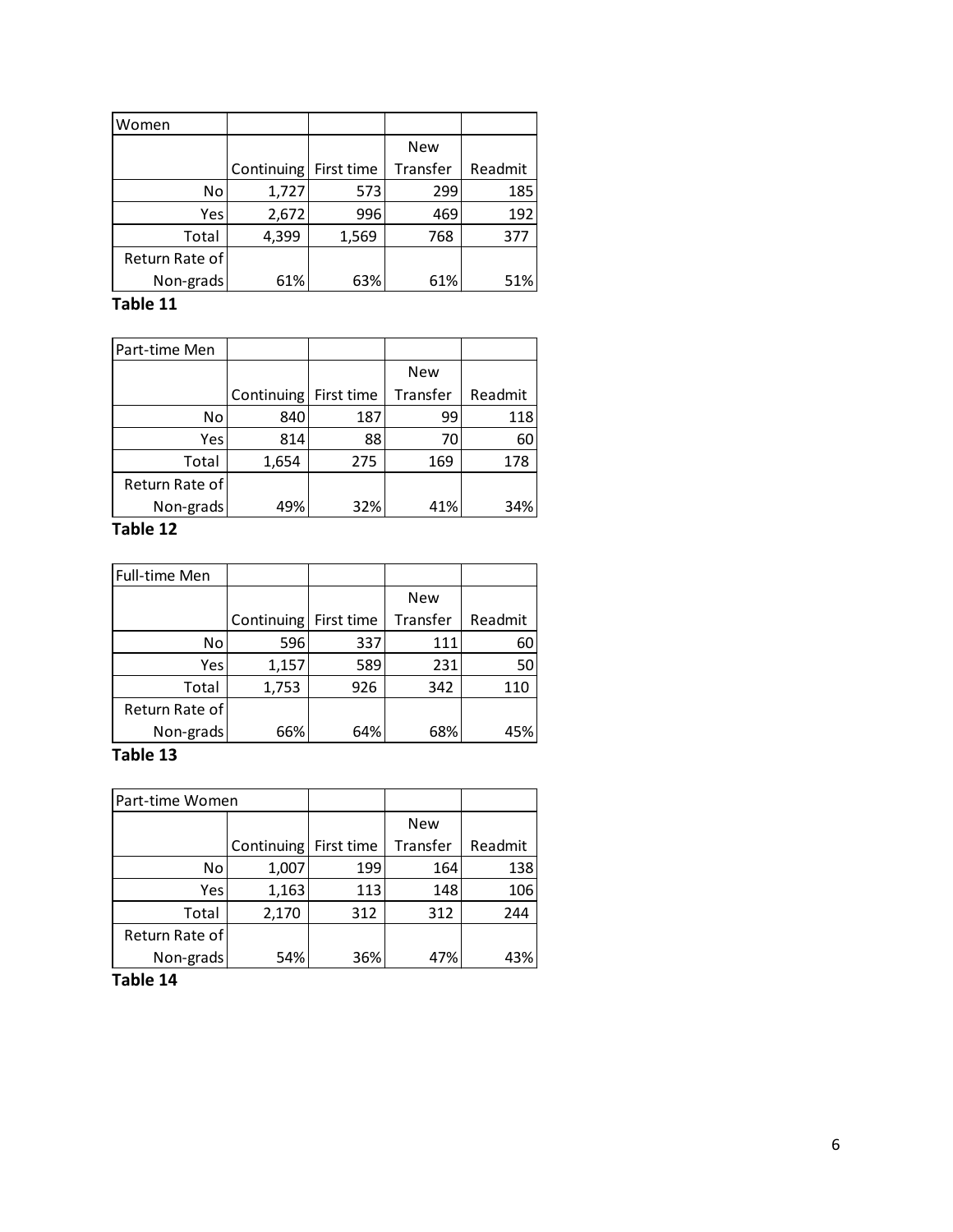| Full-time Women |            |            |            |         |
|-----------------|------------|------------|------------|---------|
|                 |            |            | <b>New</b> |         |
|                 | Continuing | First time | Transfer   | Readmit |
| No              | 720        | 374        | 135        | 47      |
| Yes             | 1,509      | 883        | 321        | 86      |
| Total           | 2,229      | 1,257      | 456        | 133     |
| Return Rate of  |            |            |            |         |
| Non-grads       | 68%        | 70%        | 70%        | 65%     |

| Part-time      |       |       |
|----------------|-------|-------|
|                |       |       |
|                | Women | Men   |
| No             | 1,508 | 1,244 |
| Yes            | 1,531 | 1,032 |
| Total          | 3,039 | 2,276 |
| Return Rate of |       |       |
| Non-grads      | 50%   | 45%   |
|                |       |       |

#### **Table 16**

| Full-time      |       |       |
|----------------|-------|-------|
|                |       |       |
|                | Women | Men   |
| No             | 1,276 | 1,104 |
| Yes            | 2,799 | 2,027 |
| Total          | 4,075 | 3,131 |
| Return Rate of |       |       |
| Non-grads      | 69%   | 65%   |

# **Table 17**

| Owe \$0        |       |       |
|----------------|-------|-------|
|                |       |       |
|                | Women | Men   |
| No             | 2,108 | 1,748 |
| Yes            | 4,036 | 2,868 |
| Total          | 6,144 | 4,616 |
| Return Rate of |       |       |
| Non-grads      | 66%   | 62%   |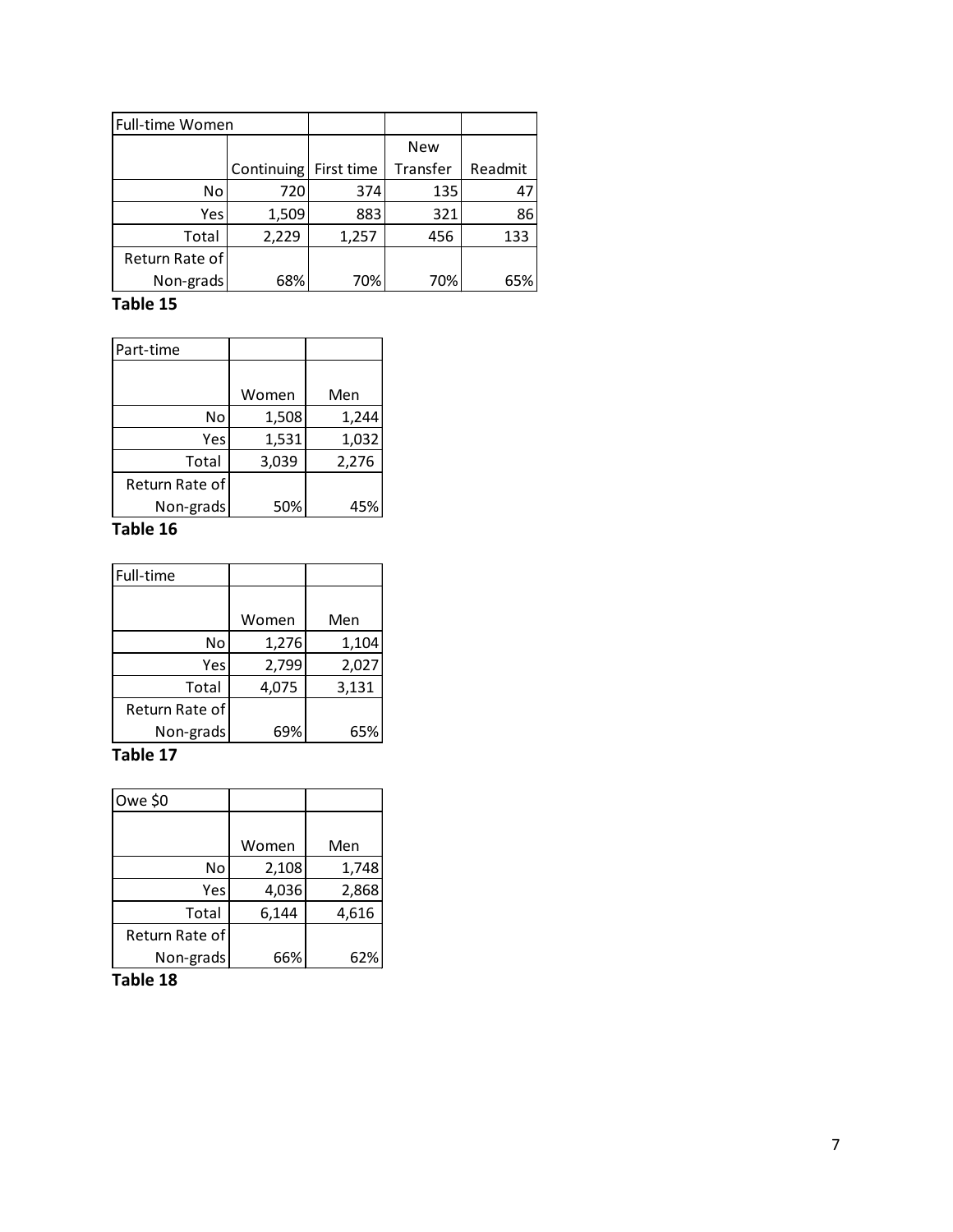| Part-time      |     |       |           |           |           |           |       |       |
|----------------|-----|-------|-----------|-----------|-----------|-----------|-------|-------|
|                |     |       |           |           |           |           |       |       |
|                | <17 | 17-19 | $20 - 22$ | $23 - 24$ | $25 - 29$ | $30 - 44$ | 45-64 | $65+$ |
| No             |     | 477   | 814       | 423       | 551       | 398       | 90    | 5     |
| Yes            |     | 379   | 786       | 329       | 496       | 474       | 101   | 4     |
| Total          |     | 856   | 1,600     | 752       | 1,047     | 872       | 191   | 9     |
| Return Rate of |     |       |           |           |           |           |       |       |
| Non-grads      |     | 44%   | 49%       | 44%       | 47%       | 54%       | 53%   | 44%   |

| Full-time      |      |       |           |           |           |           |       |       |
|----------------|------|-------|-----------|-----------|-----------|-----------|-------|-------|
|                |      |       |           |           |           |           |       |       |
|                | $17$ | 17-19 | $20 - 22$ | $23 - 24$ | $25 - 29$ | $30 - 44$ | 45-64 | $65+$ |
| No             |      | 697   | 771       | 322       | 345       | 229       | 29    |       |
| Yes            |      | 1,693 | 1,400     | 517       | 681       | 487       | 63    |       |
| Total          |      | 2,390 | 2,171     | 839       | 1,026     | 716       | 92    |       |
| Return Rate of |      |       |           |           |           |           |       |       |
| Non-grads      | 100% | 71%   | 64%       | 62%       | 66%       | 68%       | 68%   | 100%  |
| .              |      |       |           |           |           |           |       |       |

# **Table 20**

| Men            |      |           |           |           |           |           |       |       |
|----------------|------|-----------|-----------|-----------|-----------|-----------|-------|-------|
|                | <17  | $17 - 19$ | $20 - 22$ | $23 - 24$ | $25 - 29$ | $30 - 44$ | 45-64 | $65+$ |
| No             |      | 556       | 763       | 361       | 386       | 241       | 39    |       |
| Yes            | Э    | 864       | 992       | 371       | 481       | 302       | 45    |       |
| Total          | 3    | 1,420     | 1,755     | 732       | 867       | 543       | 84    | ς     |
| Return Rate of |      |           |           |           |           |           |       |       |
| Non-grads      | 100% | 61%       | 57%       | 51%       | 55%       | 56%       | 54%   | 33%   |

# **Table 21**

| Women          |      |           |           |           |           |           |       |       |
|----------------|------|-----------|-----------|-----------|-----------|-----------|-------|-------|
|                | <17  | $17 - 19$ | $20 - 22$ | $23 - 24$ | $25 - 29$ | $30 - 44$ | 45-64 | $65+$ |
| No.            |      | 610       | 821       | 378       | 508       | 384       | 80    | 3     |
| Yes            |      | 1,189     | 1,189     | 475       | 694       | 657       | 119   | 5     |
| Total          |      | 1,799     | 2,010     | 853       | 1,202     | 1,041     | 199   | 8     |
| Return Rate of |      |           |           |           |           |           |       |       |
| Non-grads      | 100% | 66%       | 59%       | 56%       | 58%       | 63%       | 60%   | 63%   |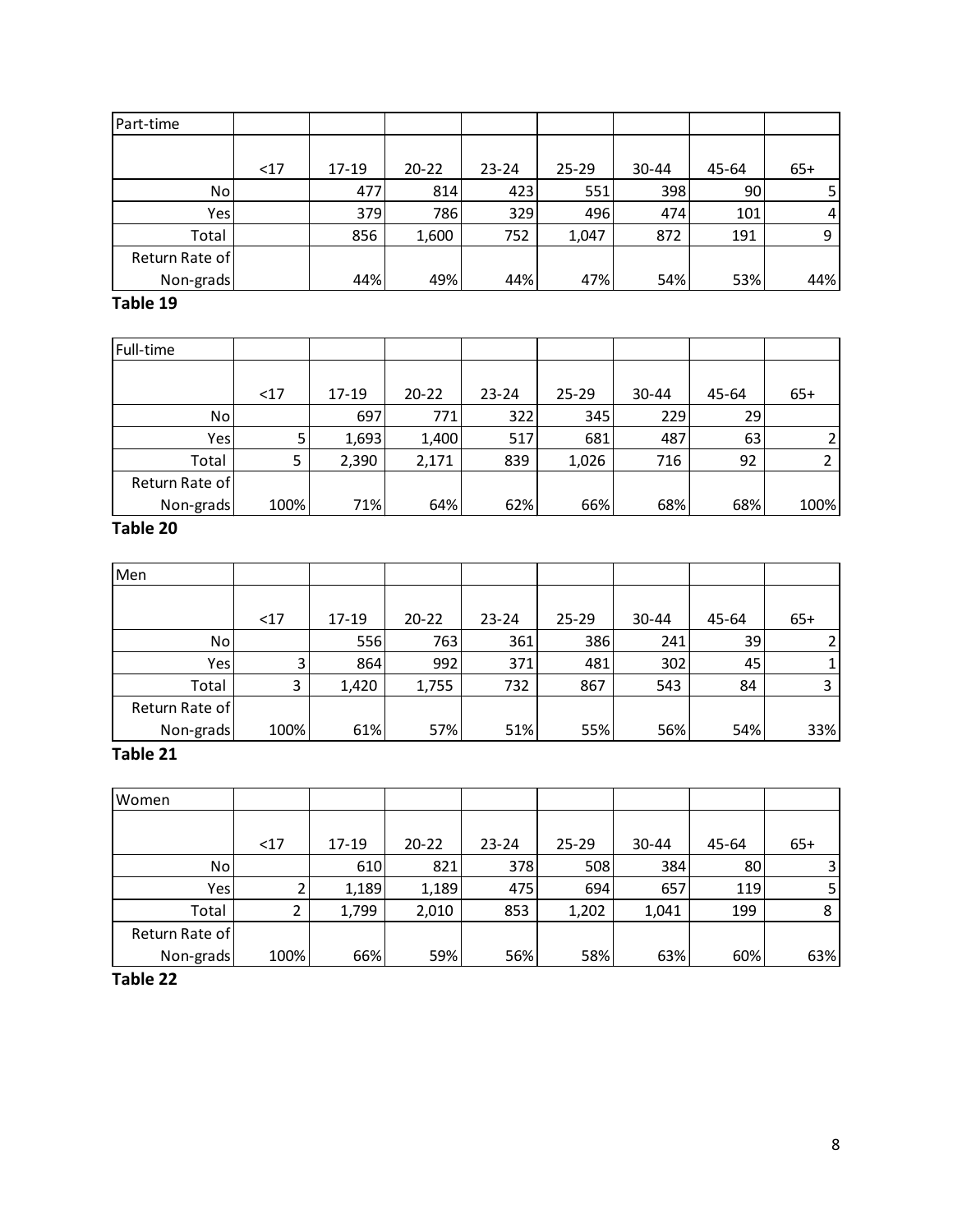| Part-time Men  |     |           |           |           |           |           |       |       |
|----------------|-----|-----------|-----------|-----------|-----------|-----------|-------|-------|
|                |     |           |           |           |           |           |       |       |
|                | <17 | $17 - 19$ | $20 - 22$ | $23 - 24$ | $25 - 29$ | $30 - 44$ | 45-64 | $65+$ |
| No             |     | 219       | 402       | 204       | 227       | 163       | 27    |       |
| Yes            |     | 175       | 357       | 140       | 194       | 137       | 29    |       |
| Total          |     | 394       | 759       | 344       | 421       | 300       | 56    |       |
| Return Rate of |     |           |           |           |           |           |       |       |
| Non-grads      |     | 44%       | 47%       | 41%       | 46%       | 46%       | 52%   | 0%    |

| Full-time Men  |      |       |           |           |           |       |                 |       |
|----------------|------|-------|-----------|-----------|-----------|-------|-----------------|-------|
|                | $17$ | 17-19 | $20 - 22$ | $23 - 24$ | $25 - 29$ | 30-44 | 45-64           | $65+$ |
| No             |      | 337   | 361       | 157       | 159       | 78    | 12 <sub>1</sub> |       |
| Yes            |      | 689   | 635       | 231       | 287       | 165   | 16              |       |
| Total          | 3    | 1,026 | 996       | 388       | 446       | 243   | 28              |       |
| Return Rate of |      |       |           |           |           |       |                 |       |
| Non-grads      | 100% | 67%   | 64%       | 60%       | 64%       | 68%   | 57%             | 100%  |

# **Table 24**

| Part-time Women |     |           |           |           |           |           |       |                |
|-----------------|-----|-----------|-----------|-----------|-----------|-----------|-------|----------------|
|                 | <17 | $17 - 19$ | $20 - 22$ | $23 - 24$ | $25 - 29$ | $30 - 44$ | 45-64 | $65+$          |
| No.             |     | 257       | 412       | 215       | 324       | 234       | 63    | $\overline{3}$ |
| Yes             |     | 202       | 429       | 189       | 300       | 335       | 72    | 4              |
| Total           |     | 459       | 841       | 404       | 624       | 569       | 135   |                |
| Return Rate of  |     |           |           |           |           |           |       |                |
| Non-grads       |     | 44%       | 51%       | 47%       | 48%       | 59%       | 53%   | 57%            |

# **Table 25**

| <b>Full-time Women</b> |      |           |           |           |           |       |       |       |
|------------------------|------|-----------|-----------|-----------|-----------|-------|-------|-------|
|                        |      |           |           |           |           |       |       |       |
|                        | <17  | $17 - 19$ | $20 - 22$ | $23 - 24$ | $25 - 29$ | 30-44 | 45-64 | $65+$ |
| No.                    |      | 353       | 409       | 163       | 184       | 150   | 17    |       |
| Yes <sub>1</sub>       |      | 987       | 760       | 286       | 394       | 322   | 47    |       |
| Total                  |      | 1,340     | 1,169     | 449       | 578       | 472   | 64    |       |
| Return Rate of         |      |           |           |           |           |       |       |       |
| Non-grads              | 100% | 74%       | 65%       | 64%       | 68%       | 68%   | 73%   | 100%  |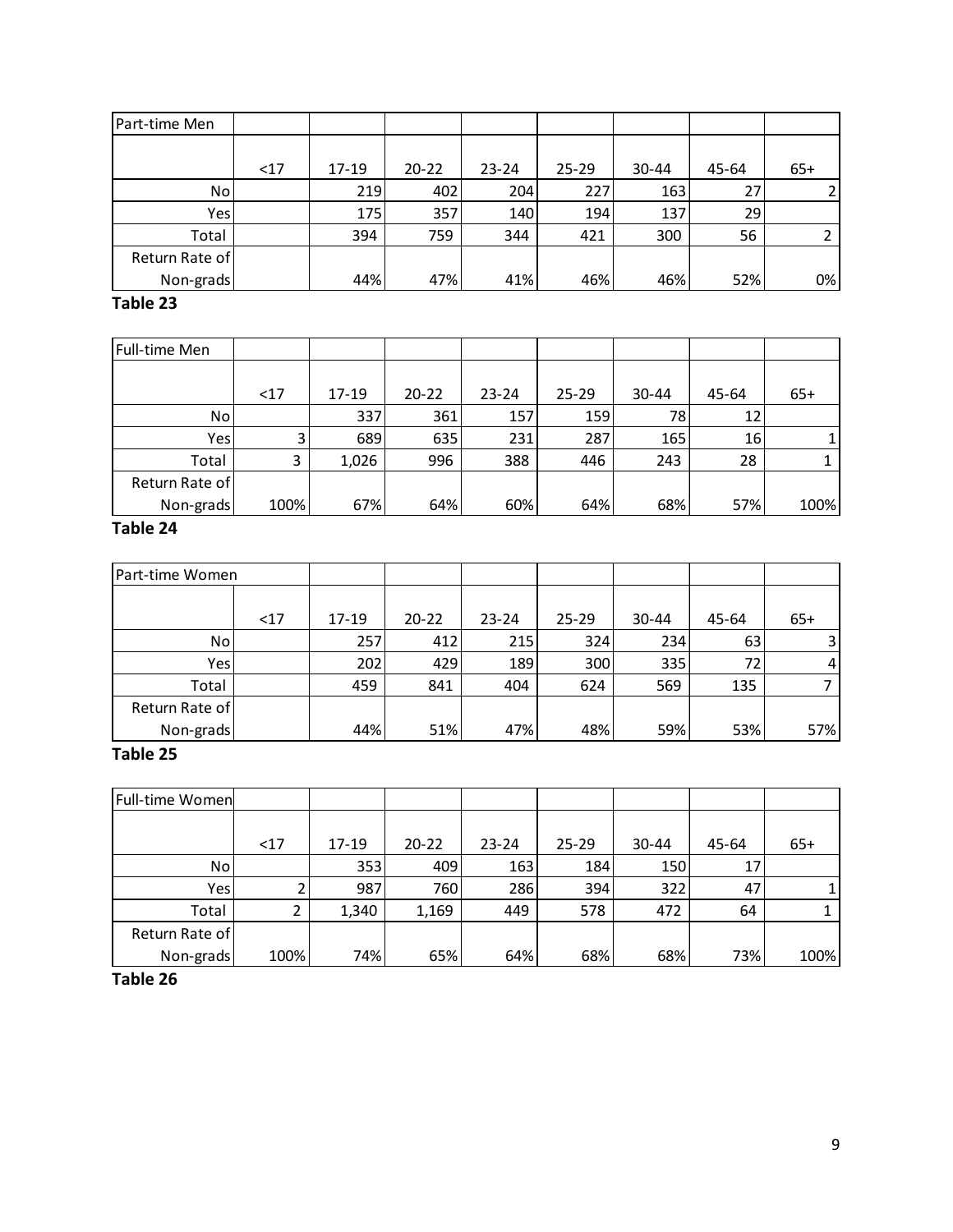| Part-time Men, Continuing |     |         |                  |           |           |           |       |       |
|---------------------------|-----|---------|------------------|-----------|-----------|-----------|-------|-------|
|                           | <17 | $17-19$ | $20 - 22$        | $23 - 24$ | $25 - 29$ | $30 - 44$ | 45-64 | $65+$ |
| No.                       |     | 105     | 310 <sub>l</sub> | 142       | 152       | 112       | 17    |       |
| Yes                       |     | 106     | 302              | 120       | 158       | 104       | 24    |       |
| Total                     |     | 211     | 612              | 262       | 310       | 216       | 41    |       |
| Return Rate of            |     |         |                  |           |           |           |       |       |
| Non-grads                 |     | 50%     | 49%              | 46%       | 51%       | 48%       | 59%   | 0%    |

| Full-time Men, Continuing |      |       |           |           |           |           |       |       |
|---------------------------|------|-------|-----------|-----------|-----------|-----------|-------|-------|
|                           | $17$ | 17-19 | $20 - 22$ | $23 - 24$ | $25 - 29$ | $30 - 44$ | 45-64 | $65+$ |
| No.                       |      | 111   | 240       | 104       | 94        | 40        |       |       |
| Yes                       |      | 258   | 436       | 164       | 184       | 103       | 12    |       |
| Total                     |      | 369   | 676       | 268       | 278       | 143       | 19    |       |
| Return Rate of            |      |       |           |           |           |           |       |       |
| Non-grads                 |      | 70%   | 64%       | 61%       | 66%       | 72%       | 63%   |       |

# **Table 28**

| Part-time Women, Continuing |     |           |           |           |           |           |       |                |
|-----------------------------|-----|-----------|-----------|-----------|-----------|-----------|-------|----------------|
|                             | <17 | $17 - 19$ | $20 - 22$ | $23 - 24$ | $25 - 29$ | $30 - 44$ | 45-64 | $65+$          |
| No.                         |     | 134       | 306       | 151       | 220       | 152       | 41    |                |
| Yes                         |     | 125       | 350       | 140       | 221       | 264       | 60    | $\overline{3}$ |
| Total                       |     | 259       | 656       | 291       | 441       | 416       | 101   | 6              |
| Return Rate of              |     |           |           |           |           |           |       |                |
| Non-grads                   |     | 48%       | 53%       | 48%       | 50%       | 63%       | 59%   | 50%            |

# **Table 29**

| Full-time Women, Continuing |      |       |           |           |           |           |       |       |
|-----------------------------|------|-------|-----------|-----------|-----------|-----------|-------|-------|
|                             | $17$ | 17-19 | $20 - 22$ | $23 - 24$ | $25 - 29$ | $30 - 44$ | 45-64 | $65+$ |
| No                          |      | 110   | 294       | 100       | 117       | 88        | 11    |       |
| Yes                         |      | 333   | 505       | 191       | 243       | 202       | 35    |       |
| Total                       |      | 443   | 799       | 291       | 360       | 290       | 46    |       |
| Return Rate of              |      |       |           |           |           |           |       |       |
| Non-grads                   |      | 75%   | 63%       | 66%       | 68%       | 70%       | 76%   |       |

# **Table 30**

| Part-time Men, First-time |     |           |           |           |           |           |       |       |
|---------------------------|-----|-----------|-----------|-----------|-----------|-----------|-------|-------|
|                           | <17 | $17 - 19$ | $20 - 22$ | $23 - 24$ | $25 - 29$ | $30 - 44$ | 45-64 | $65+$ |
| No                        |     | 103       | 39        | 16        | 18        |           |       |       |
| Yes                       |     | 61        | 17        |           |           |           |       |       |
| Total                     |     | 164       | 56        | 17        | 20        | 14        | 4     |       |
| Return Rate of            |     |           |           |           |           |           |       |       |
| Non-grads                 |     | 37%       | 30%       | 6%        | 10%       | 36%       | 50%   |       |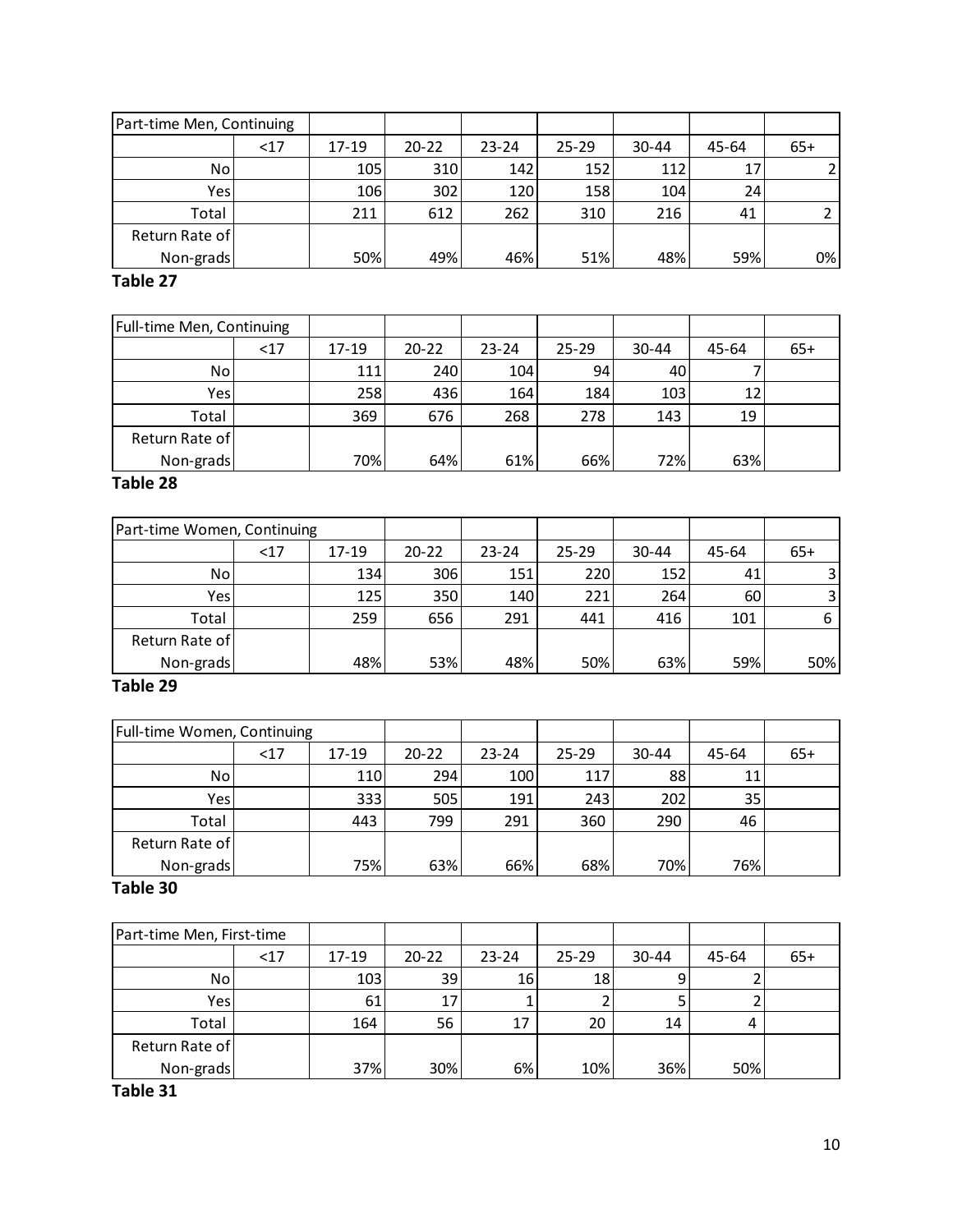| Full-time Men, First-time |      |           |           |           |           |           |       |       |
|---------------------------|------|-----------|-----------|-----------|-----------|-----------|-------|-------|
|                           | $17$ | $17 - 19$ | $20 - 22$ | $23 - 24$ | $25 - 29$ | $30 - 44$ | 45-64 | $65+$ |
| No.                       |      | 206       | 75        | 21        | 20        | 13        |       |       |
| Yes                       |      | 400       | 106       | 25        | 33        | 19        |       |       |
| Total                     |      | 606       | 181       | 46        | 53        | 32        |       |       |
| Return Rate of            |      |           |           |           |           |           |       |       |
| Non-grads                 | 100% | 66%       | 59%       | 54%       | 62%       | 59%       | 60%   |       |

| Part-time Women, First-time |                              |       |           |           |           |           |       |       |
|-----------------------------|------------------------------|-------|-----------|-----------|-----------|-----------|-------|-------|
|                             | $17$                         | 17-19 | $20 - 22$ | $23 - 24$ | $25 - 29$ | $30 - 44$ | 45-64 | $65+$ |
| No.                         |                              | 113   | 43        | 14        | 16        |           |       |       |
| <b>Yes</b>                  |                              | 59    | 21        |           | 12        | 13        |       |       |
| Total                       | $\qquad \qquad \blacksquare$ | 172   | 64        | 18        | 28        | 25        |       |       |
| Return Rate of              |                              |       |           |           |           |           |       |       |
| Non-grads                   |                              | 34%   | 33%       | 22%       | 43%       | 52%       | 80%   |       |

### **Table 33**

| Full-time Women, First-time |      |       |           |           |           |           |       |       |
|-----------------------------|------|-------|-----------|-----------|-----------|-----------|-------|-------|
|                             | $17$ | 17-19 | $20 - 22$ | $23 - 24$ | $25 - 29$ | $30 - 44$ | 45-64 | $65+$ |
| No.                         |      | 225   | 64        | 28 l      | 25        | 27        |       |       |
| Yes                         |      | 605   | 140       | 31        | 49        | 48        |       |       |
| Total                       |      | 830   | 204       | 59        | 74        | 75        | 12    |       |
| Return Rate of              |      |       |           |           |           |           |       |       |
| Non-grads                   | 100% | 73%   | 69%       | 53%       | 66%       | 64%       | 58%   | 100%  |

# **Table 34**

| Part-time Men, New Transfer |     |       |           |           |           |           |       |       |
|-----------------------------|-----|-------|-----------|-----------|-----------|-----------|-------|-------|
|                             | <17 | 17-19 | $20 - 22$ | $23 - 24$ | $25 - 29$ | $30 - 44$ | 45-64 | $65+$ |
| No                          |     | 6     | 28        | 25        | 21        | 16        |       |       |
| Yes <sub>1</sub>            |     |       | 19        | 10        | 16        | 16        |       |       |
| Total                       |     | 13    | 47        | 35        | 37        | 32        |       |       |
| Return Rate of              |     |       |           |           |           |           |       |       |
| Non-grads                   |     | 54%   | 40%       | 29%       | 43%       | 50%       | 40%   |       |

| Full-time Men, New Transfer |     |       |           |           |           |           |       |       |
|-----------------------------|-----|-------|-----------|-----------|-----------|-----------|-------|-------|
|                             | <17 | 17-19 | $20 - 22$ | $23 - 24$ | $25 - 29$ | $30 - 44$ | 45-64 | $65+$ |
| No                          |     | 19    | 34        | 16        | 22        | 18        |       |       |
| Yes                         |     | 29    | 76        | 31        | 57        | 37        |       |       |
| Total                       |     | 48    | 110       | 47        | 79        | 55        |       |       |
| Return Rate of              |     |       |           |           |           |           |       |       |
| Non-grads                   |     | 60%   | 69%       | 66%       | 72%       | 67%       | 0%    | 100%  |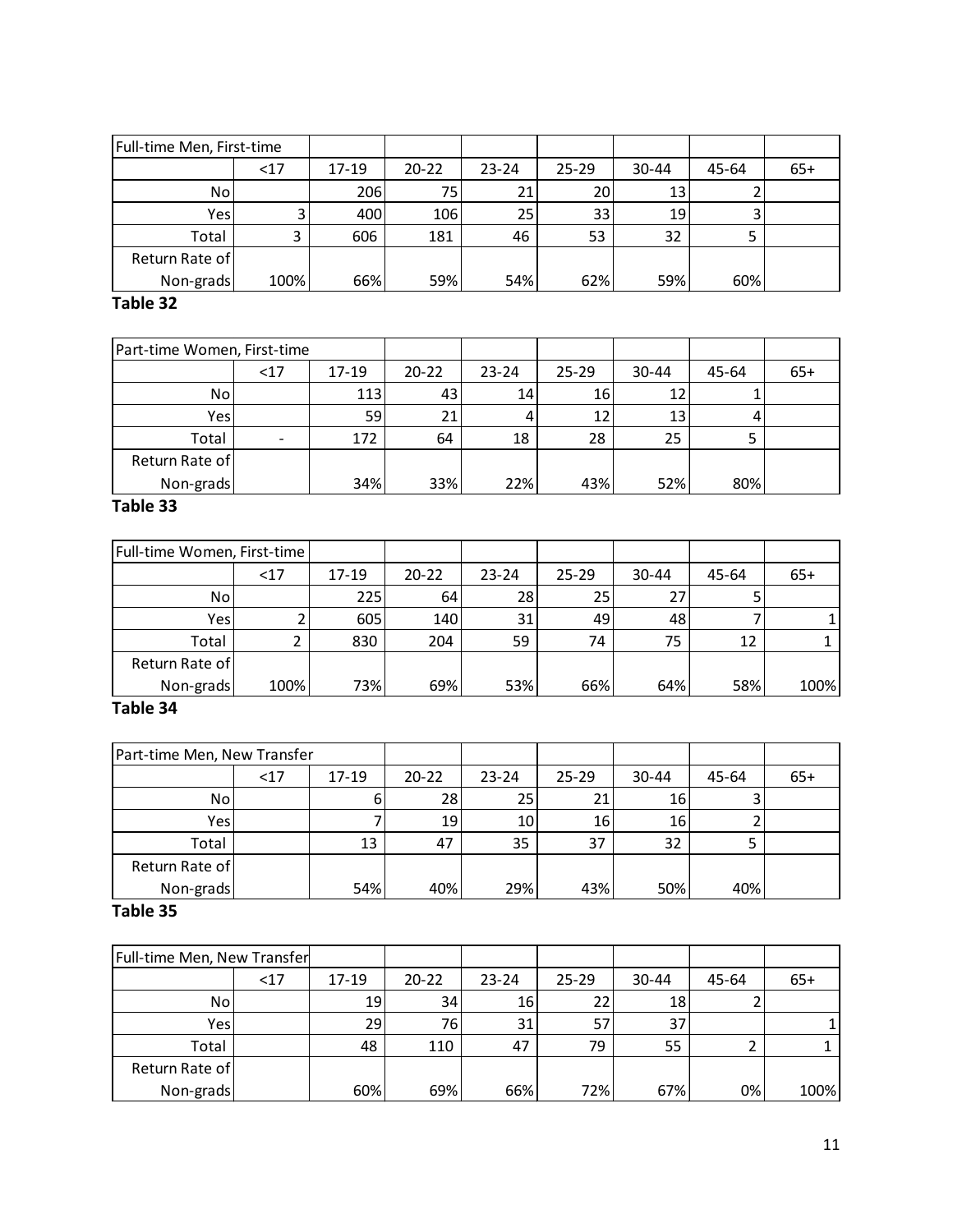| Part-time Women, New Transfer |           |           |           |           |           |       |       |
|-------------------------------|-----------|-----------|-----------|-----------|-----------|-------|-------|
| $17$                          | $17 - 19$ | $20 - 22$ | $23 - 24$ | $25 - 29$ | $30 - 44$ | 45-64 | $65+$ |
|                               | 9         | 37        | 29        | 53        | 28        |       |       |
|                               | 17        | 39        | 25        | 36        | 28        |       |       |
|                               | 26        | 76        | 54        | 89        | 56        | 10    |       |
|                               |           |           |           |           |           |       |       |
|                               | 65%       |           | 46%       | 40%       | 50%       | 20%   | 100%  |
|                               |           |           |           | 51%       |           |       |       |

#### **Table 37**

| Full-time Women, New Transfer |      |       |           |           |           |           |       |       |
|-------------------------------|------|-------|-----------|-----------|-----------|-----------|-------|-------|
|                               | $17$ | 17-19 | $20 - 22$ | $23 - 24$ | $25 - 29$ | $30 - 44$ | 45-64 | $65+$ |
| No.                           |      | 17    | 34        | 22        | 36        | 25        |       |       |
| Yes                           |      | 42    | 93        | 54        | 73        | 55        | 4     |       |
| Total                         |      | 59    | 127       | 76        | 109       | 80        |       |       |
| Return Rate of                |      |       |           |           |           |           |       |       |
| Non-grads                     |      | 71%   | 73%       | 71%       | 67%       | 69%       | 80%   |       |

#### **Table 38**

| <b>CUNY Admit</b> |      |       |           |           |           |           |       |                |
|-------------------|------|-------|-----------|-----------|-----------|-----------|-------|----------------|
|                   | <17  | 17-19 | $20 - 22$ | $23 - 24$ | $25 - 29$ | $30 - 44$ | 45-64 | $65+$          |
| No.               |      | 890   | 889       | 372       | 430       | 293       | 65    |                |
| Yes               |      | 1567  | 1225      | 465       | 599       | 501       | 75    | 5 <sub>l</sub> |
| Total             |      | 2,457 | 2,114     | 837       | 1,029     | 794       | 140   |                |
| Return Rate of    |      |       |           |           |           |           |       |                |
| Non-grads         | 100% | 64%   | 58%       | 56%       | 58%       | 63%       | 54%   | 71%            |

# **Table 39**

| <b>CUNY Admit</b> |      |       |           |           |           |       |       |       |
|-------------------|------|-------|-----------|-----------|-----------|-------|-------|-------|
|                   | <17  | 17-19 | $20 - 22$ | $23 - 24$ | $25 - 29$ | 30-44 | 45-64 | $65+$ |
| No.               |      | 890   | 889       | 372       | 430       | 293   | 65    |       |
| Yes               |      | 1567  | 1225      | 465       | 599       | 501   | 75    |       |
| Total             |      | 2,457 | 2,114     | 837       | 1,029     | 794   | 140   |       |
| Return Rate of    |      |       |           |           |           |       |       |       |
| Non-grads         | 100% | 64%   | 58%       | 56%       | 58%       | 63%   | 54%   | 71%   |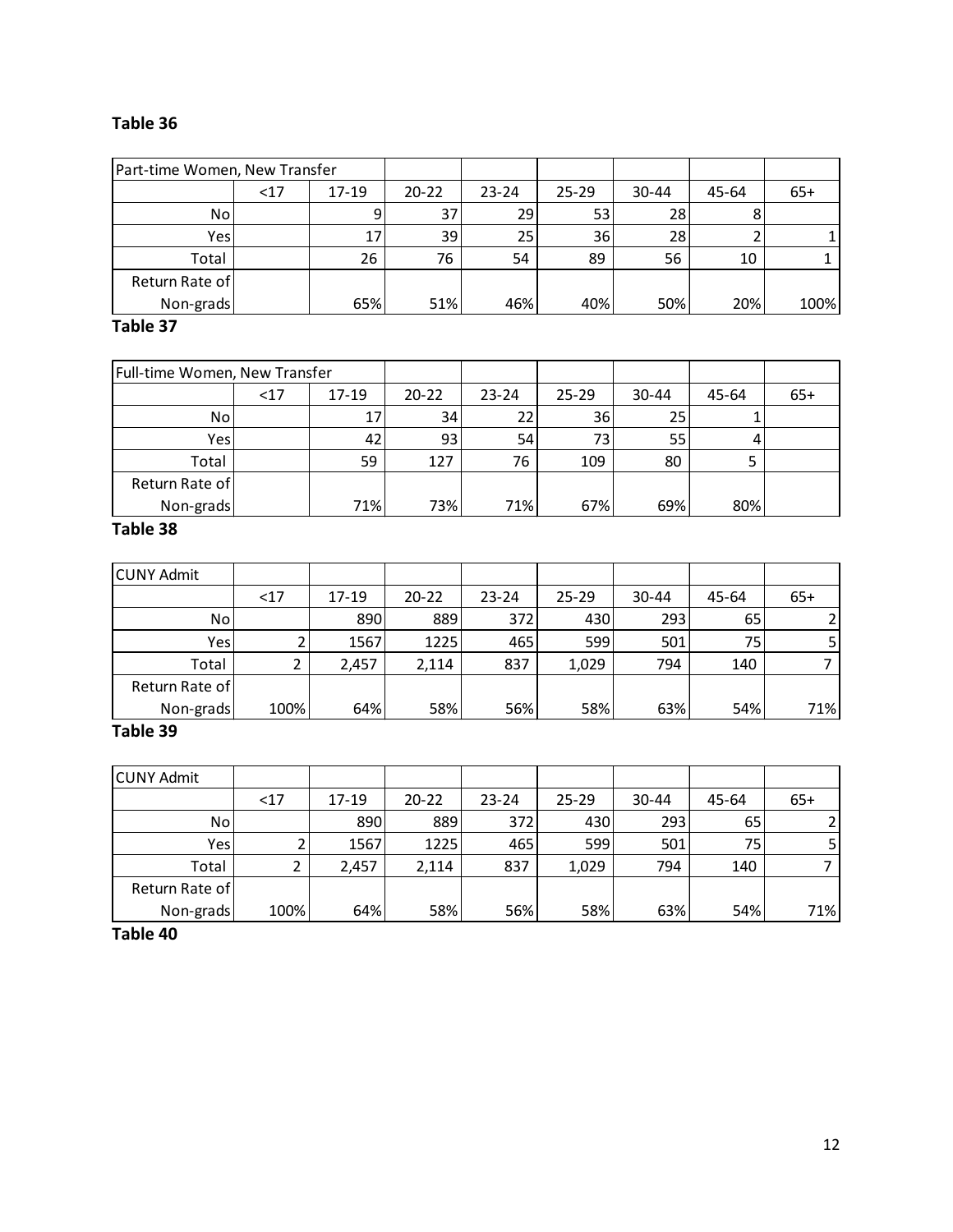| Direct Admit   |      |       |           |           |           |           |       |                |
|----------------|------|-------|-----------|-----------|-----------|-----------|-------|----------------|
|                | $17$ | 17-19 | $20 - 22$ | $23 - 24$ | $25 - 29$ | $30 - 44$ | 45-64 | $65+$          |
| No             |      | 284I  | 696       | 373       | 466       | 334       | 54    | $\overline{3}$ |
| Yes            |      | 505   | 961       | 381       | 578       | 460       | 89    |                |
| Total          |      | 789   | 1,657     | 754       | 1,044     | 794       | 143   | 4              |
| Return Rate of |      |       |           |           |           |           |       |                |
| Non-grads      | 100% | 64%   | 58%       | 51%       | 55%       | 58%       | 62%   | 25%            |

| Part-time      |             |        |
|----------------|-------------|--------|
|                | <b>CUNY</b> | Direct |
|                | Admit       | Admit  |
| No             | 1,566       | 1,192  |
| Yes            | 1,470       | 1,099  |
| Total          | 3,036       | 2,291  |
| Return Rate of |             |        |
| Non-grads      | 48%         | 48%    |

### **Table 42**

| Full-time      |             |        |
|----------------|-------------|--------|
|                | <b>CUNY</b> | Direct |
|                | Admit       | Admit  |
| No             | 1,375       | 1,018  |
| Yes            | 2,969       | 1,879  |
| Total          | 4,344       | 2,897  |
| Return Rate of |             |        |
| Non-grads      | 68%         | 65%    |

# **Table 43**

| Part-time, First-time |             |        |
|-----------------------|-------------|--------|
|                       | <b>CUNY</b> | Direct |
|                       | Admit       | Admit  |
| No                    | 253         | 134    |
| Yes                   | 131         | 71     |
| Total                 | 384         | 205    |
| Return Rate of        |             |        |
| Non-grads             | 34%         | 35%    |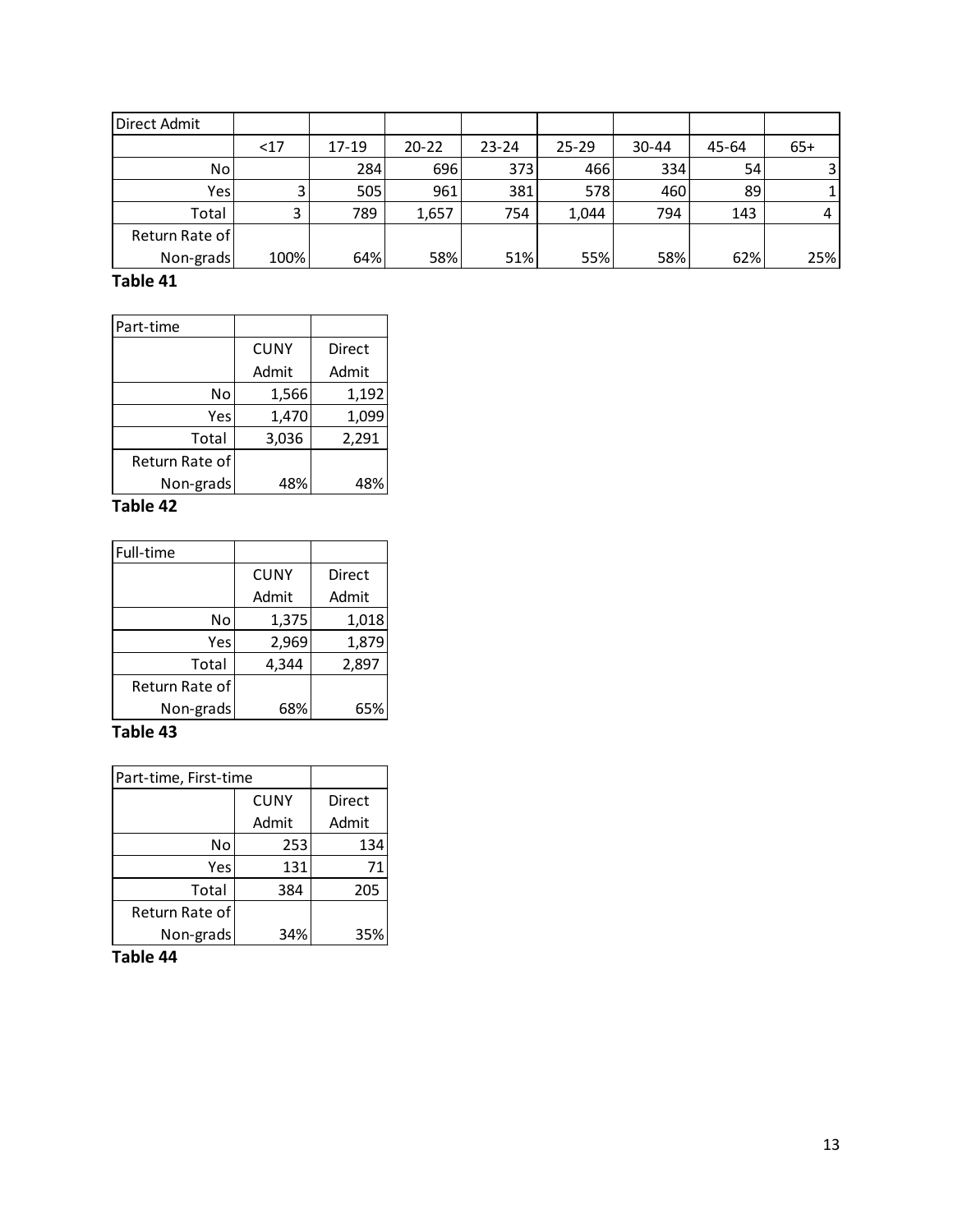| Full-time, First-time |             |        |
|-----------------------|-------------|--------|
|                       | <b>CUNY</b> | Direct |
|                       | Admit       | Admit  |
| No                    | 485         | 230    |
| Yes                   | 1108        | 373    |
| Total                 | 1,593       | 603    |
| Return Rate of        |             |        |
| Non-grads             | 70%         | 62%    |

| Part-time, First-time, Men |             |        |
|----------------------------|-------------|--------|
|                            | <b>CUNY</b> | Direct |
|                            | Admit       | Admit  |
| No                         | 122         | 65     |
| Yes                        | 62          | 26     |
| Total                      | 184         | 91     |
| Return Rate of             |             |        |
| Non-grads                  | 34%         | 299    |

### **Table 46**

| Full-time, First-time, Men |             |        |
|----------------------------|-------------|--------|
|                            | <b>CUNY</b> | Direct |
|                            | Admit       | Admit  |
| No                         | 231         | 106    |
| <b>Yes</b>                 | 435         | 154    |
| Total                      | 666         | 260    |
| Return Rate of             |             |        |
| Non-grads                  | 65%         | 59%    |

# **Table 47**

| Part-time, First-time, Women |             |        |  |  |  |
|------------------------------|-------------|--------|--|--|--|
|                              | <b>CUNY</b> | Direct |  |  |  |
|                              | Admit       | Admit  |  |  |  |
| No                           | 130         | 69     |  |  |  |
| Yes                          | 68          | 45     |  |  |  |
| Total                        | 198         | 114    |  |  |  |
| Return Rate of               |             |        |  |  |  |
| Non-grads                    | 34%         | 39     |  |  |  |